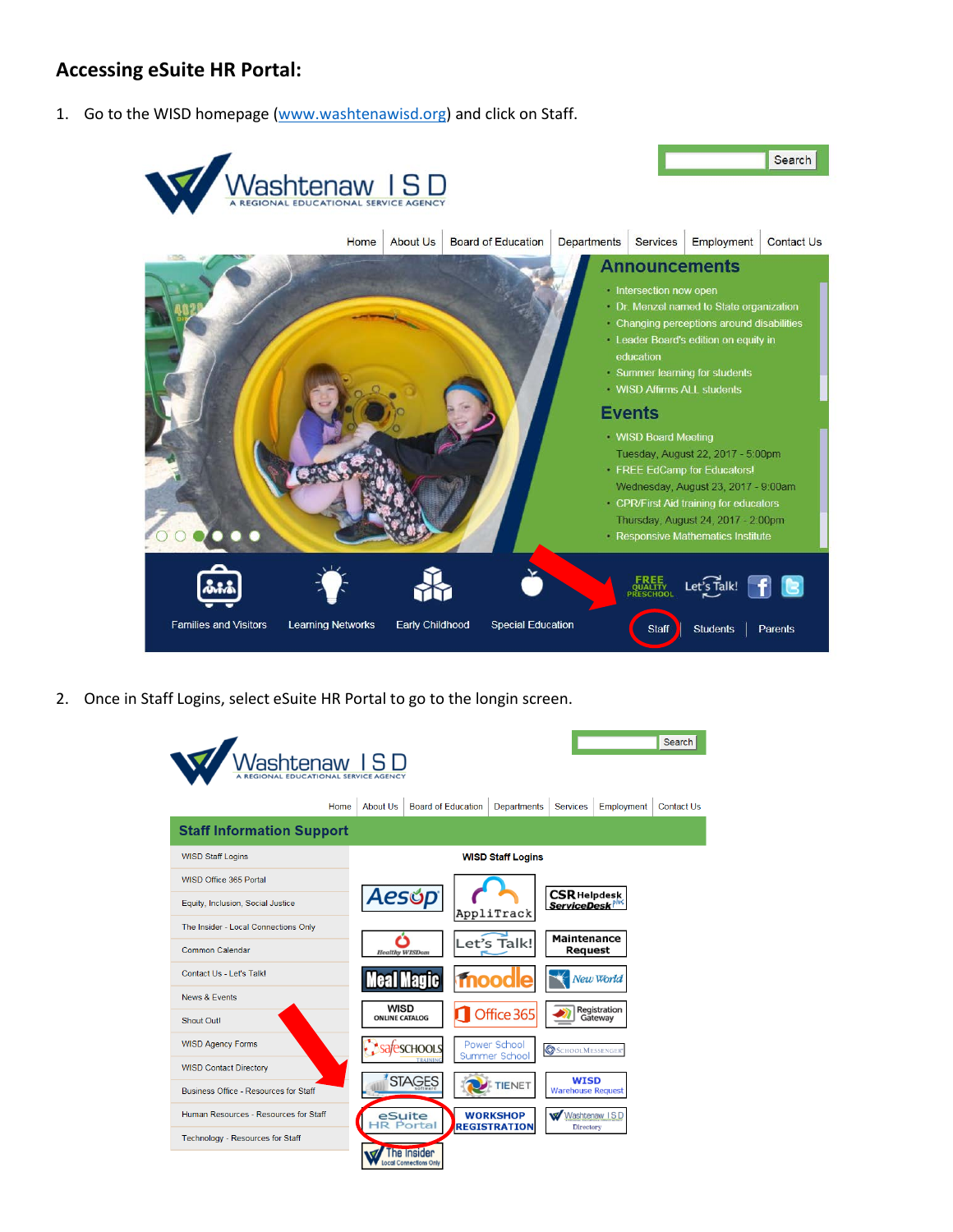## 3. **Employee Login**

Use to log in to your account.

#### **Need a login?**

Use when logging in for the first time to activate your account.

## **Forgot username or password?**

Use this to reset either one.

| eSuite HR Portal<br>Powered by Tyler Technologies | <b>C. Linger</b>                                                                                                                                                                                                                                                                                                                                               |
|---------------------------------------------------|----------------------------------------------------------------------------------------------------------------------------------------------------------------------------------------------------------------------------------------------------------------------------------------------------------------------------------------------------------------|
|                                                   |                                                                                                                                                                                                                                                                                                                                                                |
|                                                   | Employee Login<br>Employees may log into the Human Resources portal using the form below.<br>Username<br>Password<br>Remember me next time.<br><b>LOGIN</b>                                                                                                                                                                                                    |
|                                                   | Need a login?<br>I am an employee, but do not have a username and password.<br><b>Activate Your Account</b><br><b>Forgot Username?</b><br>If you forgot your username you can retrieve it using the link below.<br><b>Retrieve Username</b><br>Forgot password?<br>If you forgot your password you can reset it using the link below.<br><b>Reset Password</b> |
|                                                   | C 2018 eSuite                                                                                                                                                                                                                                                                                                                                                  |

**CONTRACTOR** 

# **Activating Your Account**

Before you log into eSuite for the first time, you will need to activate your account by setting up a user ID yourself.

1. Click the link, "Activate Your Account" that is displayed below the Employee Login area. The Activate Your Account page below will display. Fill in the requested information and click the Continue button, to complete the activation process.

| eSuite HR Portal<br>Powered by Tyler Technologies                            |                                                                                                              |               | w<br><b>The Lines</b> |
|------------------------------------------------------------------------------|--------------------------------------------------------------------------------------------------------------|---------------|-----------------------|
| Verify Your Identity<br><b>LAST NAME</b><br><b>SSN</b><br><b>CONFIRM SSN</b> | <b>Activate Your Account</b><br>Complete the form below to begin the account activation process.<br>CONTINUE |               |                       |
|                                                                              |                                                                                                              | C 2017 eSuite |                       |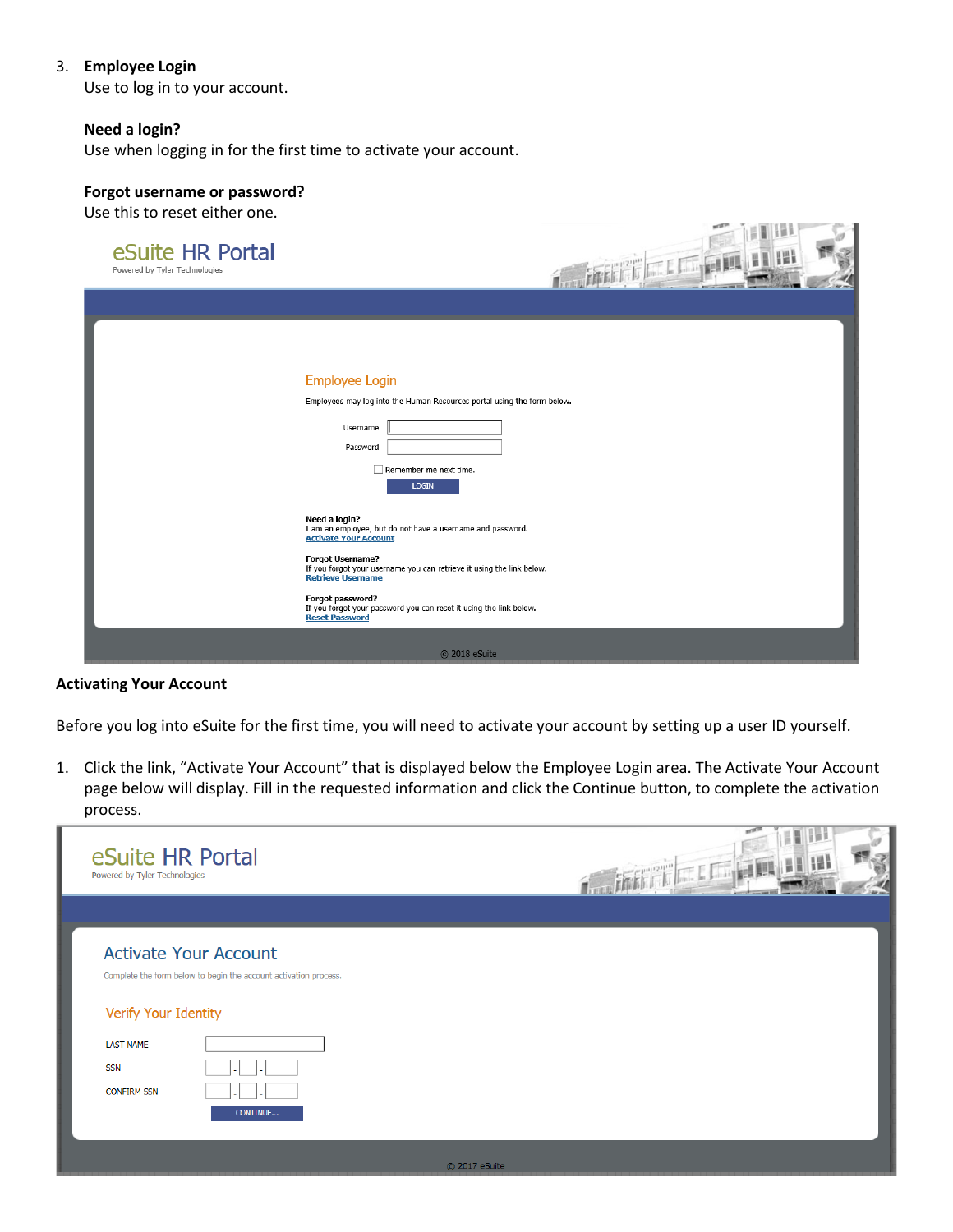2. After you have completed the steps to create your login ID and password, you will be able to login and view your payroll information.

## **Accessing Your Account**

1. Navigate to the Employee Login Page, enter your login ID and password, and then click the **Login** button.

| eSuite HR Portal<br>Powered by Tyler Technologies | <b>TELEVILLE</b>                                                                                                                                                                                                                                                                                                                                                      |
|---------------------------------------------------|-----------------------------------------------------------------------------------------------------------------------------------------------------------------------------------------------------------------------------------------------------------------------------------------------------------------------------------------------------------------------|
|                                                   |                                                                                                                                                                                                                                                                                                                                                                       |
|                                                   | <b>Employee Login</b><br>Employees may log into the Human Resources portal using the form below.<br>Username<br>Password<br>Remember me next time.<br><b>LOGIN</b>                                                                                                                                                                                                    |
|                                                   | Need a login?<br>I am an employee, but do not have a username and password.<br><b>Activate Your Account</b><br><b>Fergot Username?</b><br>If you forgot your username you can retrieve it using the link below.<br><b>Retrieve Username</b><br><b>Forgot password?</b><br>If you forgot your password you can reset it using the link below.<br><b>Reset Password</b> |
|                                                   | C 2018 eSuite                                                                                                                                                                                                                                                                                                                                                         |

2. The HR Portal Home page will display. Click **MY HR** at the top of the page to display the options available to you.

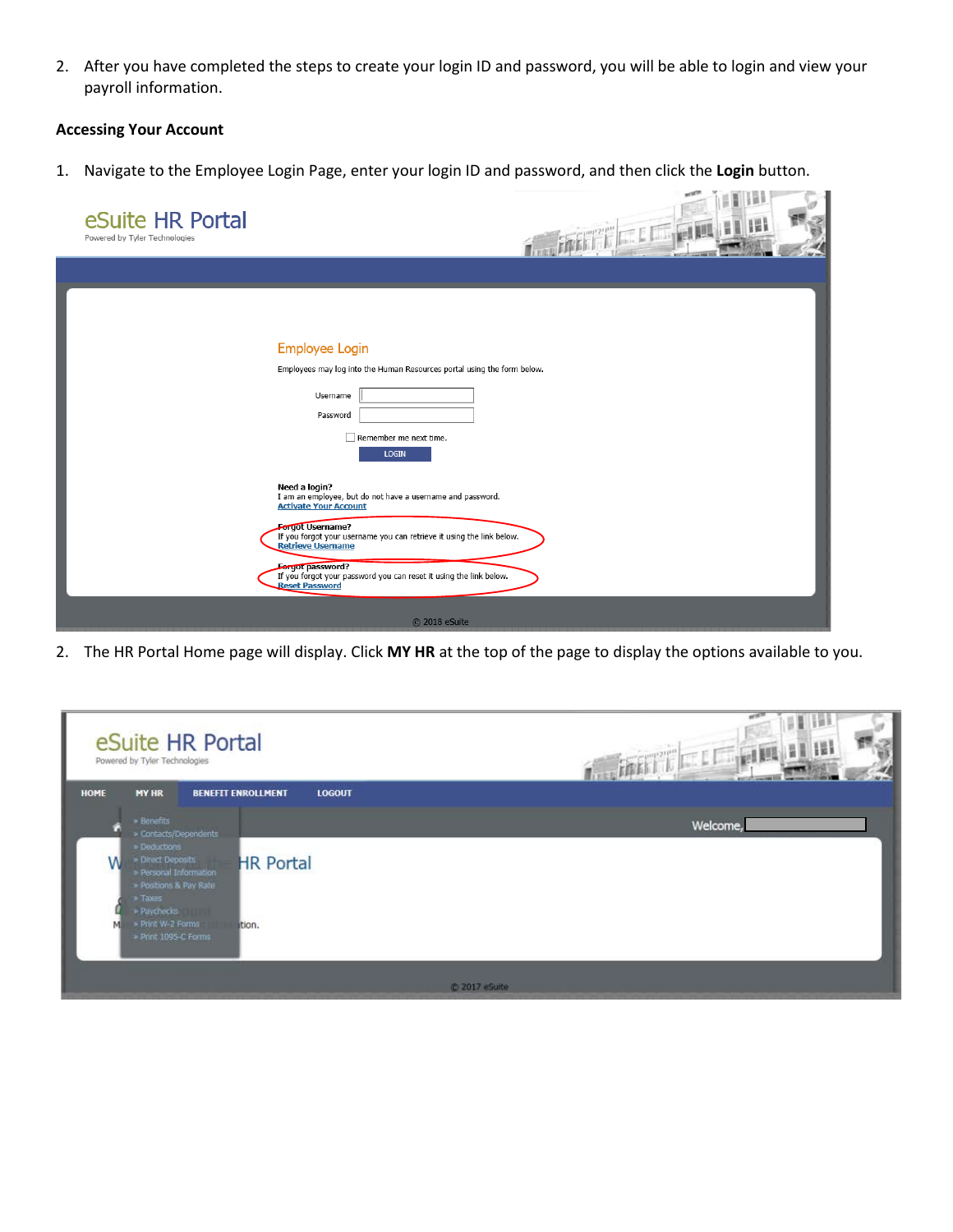3. The Employee Portal will then display. It contains links to the different types of employee information that you can access. Click on the name of information you want to view. Paycheck stubs is a commonly accessed type of information.



4. **Pay Check Information:** Click the Paychecks link to display date options available.

| Powered by Tyler Technologies | eSuite HR Portal                |                     |                                 | <b>Coleman</b> |
|-------------------------------|---------------------------------|---------------------|---------------------------------|----------------|
| <b>MY HR</b><br><b>HOME</b>   | <b>BENEFIT ENROLLMENT</b>       | <b>LOGOUT</b>       |                                 |                |
|                               | <b>THome</b> My HR >> Paychecks |                     |                                 | Welcome,       |
|                               | Paycheck Information            |                     |                                 |                |
| Year & Pay Period             | $2017 \vee$                     | Select a Pay Period | $\checkmark$<br>PRINT PAY CHECK |                |
|                               |                                 |                     | C 2017 eSuite                   |                |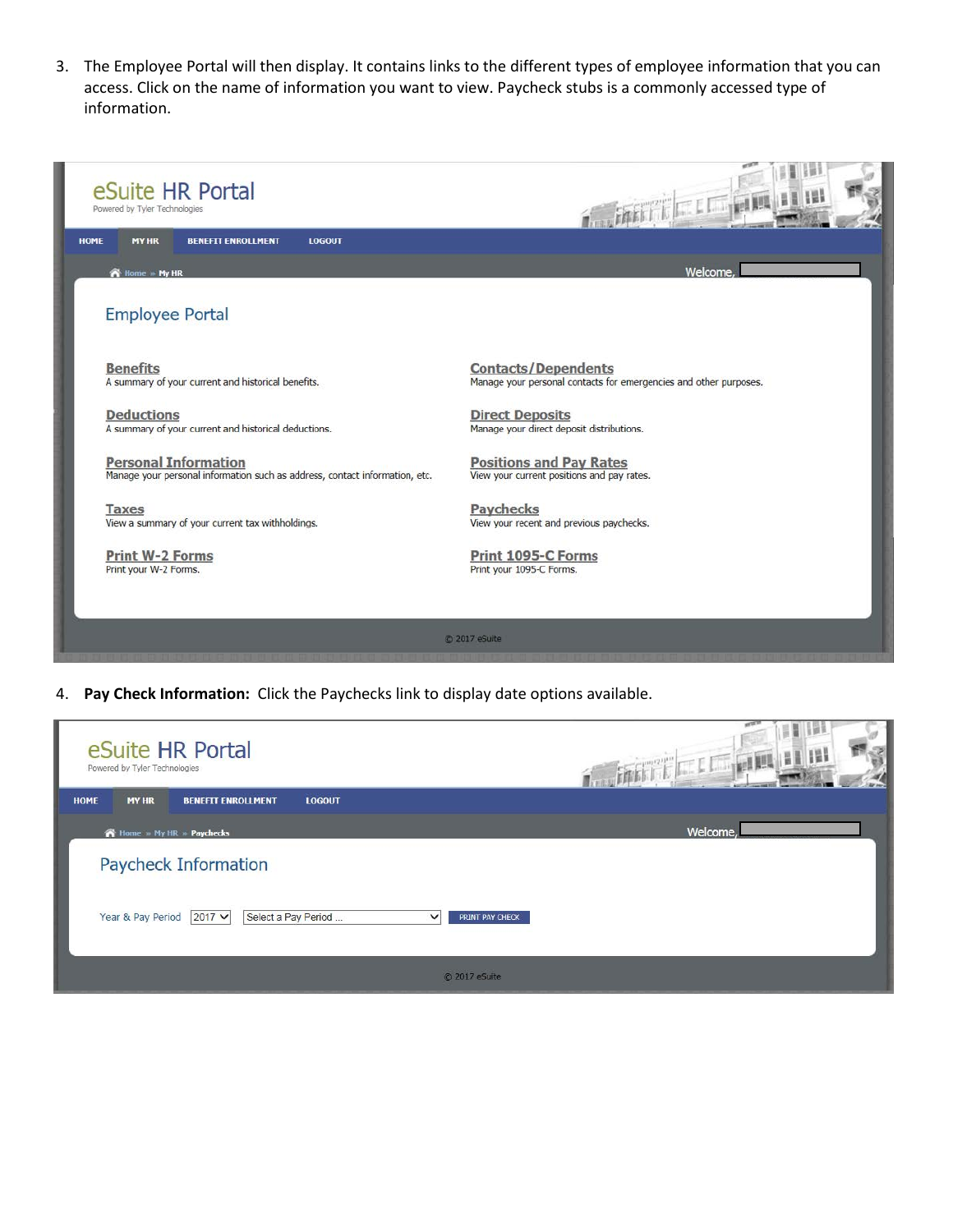a. Select the desired pay period from the drop down list.

| eSuite HR Portal<br>Powered by Tyler Technologies |                                                                                                                                                                                                                                                                         |                                  |
|---------------------------------------------------|-------------------------------------------------------------------------------------------------------------------------------------------------------------------------------------------------------------------------------------------------------------------------|----------------------------------|
| <b>HOME</b><br><b>MY HR</b>                       | <b>BENEFIT ENROLLMENT</b><br><b>LOGOUT</b>                                                                                                                                                                                                                              |                                  |
| A Home - My HR - Paychecks                        |                                                                                                                                                                                                                                                                         | Welcome,                         |
|                                                   | <b>Paycheck Information</b>                                                                                                                                                                                                                                             |                                  |
| Year & Pay Period                                 | $2017 \vee$<br>Select a Pay Period<br>7/16/2017 - 7/31/2017<br>7/1/2017 - 7/15/2017 -<br>6/16/2017 - 6/30/2017<br>6/1/2017 - 6/15/2017 -<br>5/16/2017 - 5/31/2017<br>5/1/2017 - 5/15/2017 -<br>4/16/2017 - 4/30/2017<br>4/1/2017 - 4/15/2017 -<br>3/16/2017 - 3/31/2017 | PRINT PAY CHECK<br>C 2017 eSuite |

b. To view and print an electronic copy of your pay stub, click the "Print Pay Check" button.

| <b>HOME</b> | <b>BENEFIT ENROLLMENT</b><br><b>MY HR</b> | <b>LOGOUT</b>                                                              |                   |                              |                   |
|-------------|-------------------------------------------|----------------------------------------------------------------------------|-------------------|------------------------------|-------------------|
|             | Home > My HR > Paychecks                  |                                                                            |                   | Welcome,                     |                   |
|             | Paycheck Information                      |                                                                            |                   |                              |                   |
|             | Year & Pay Period 2017 V                  | 3/16/2017 - 3/31/2017 -<br><b>V</b> PRINT PAY CHECK                        |                   |                              |                   |
|             | Paycheck Summary                          |                                                                            |                   |                              |                   |
|             | Employee                                  | Pay Dates                                                                  | <b>Check Date</b> | Gross Pay<br>Net Pay         | <b>YTD Gross</b>  |
|             |                                           | 3/16/2017 - 3/31/2017                                                      |                   |                              |                   |
|             | <b>Hours Information</b>                  |                                                                            |                   |                              |                   |
|             | Hours Code                                | Department                                                                 |                   | Gross<br><b>Hours Worked</b> | <b>YTD Gross</b>  |
|             | Withholding and Deduction                 |                                                                            |                   |                              |                   |
|             | Code                                      |                                                                            | Gross             | Amount                       | <b>YTD Amount</b> |
|             |                                           |                                                                            |                   |                              |                   |
|             | <b>Employer Paid Taxes and Benefits</b>   |                                                                            |                   |                              |                   |
|             | Code                                      |                                                                            | Gross             | Amount                       | <b>YTD Amount</b> |
|             |                                           |                                                                            |                   |                              |                   |
|             |                                           |                                                                            |                   | <b>YTD NET</b>               |                   |
|             |                                           | ttps://nweweb.wash.k12.mi.us/eSuite_WISD/Websites.HR.Benefits/Default.aspx |                   |                              |                   |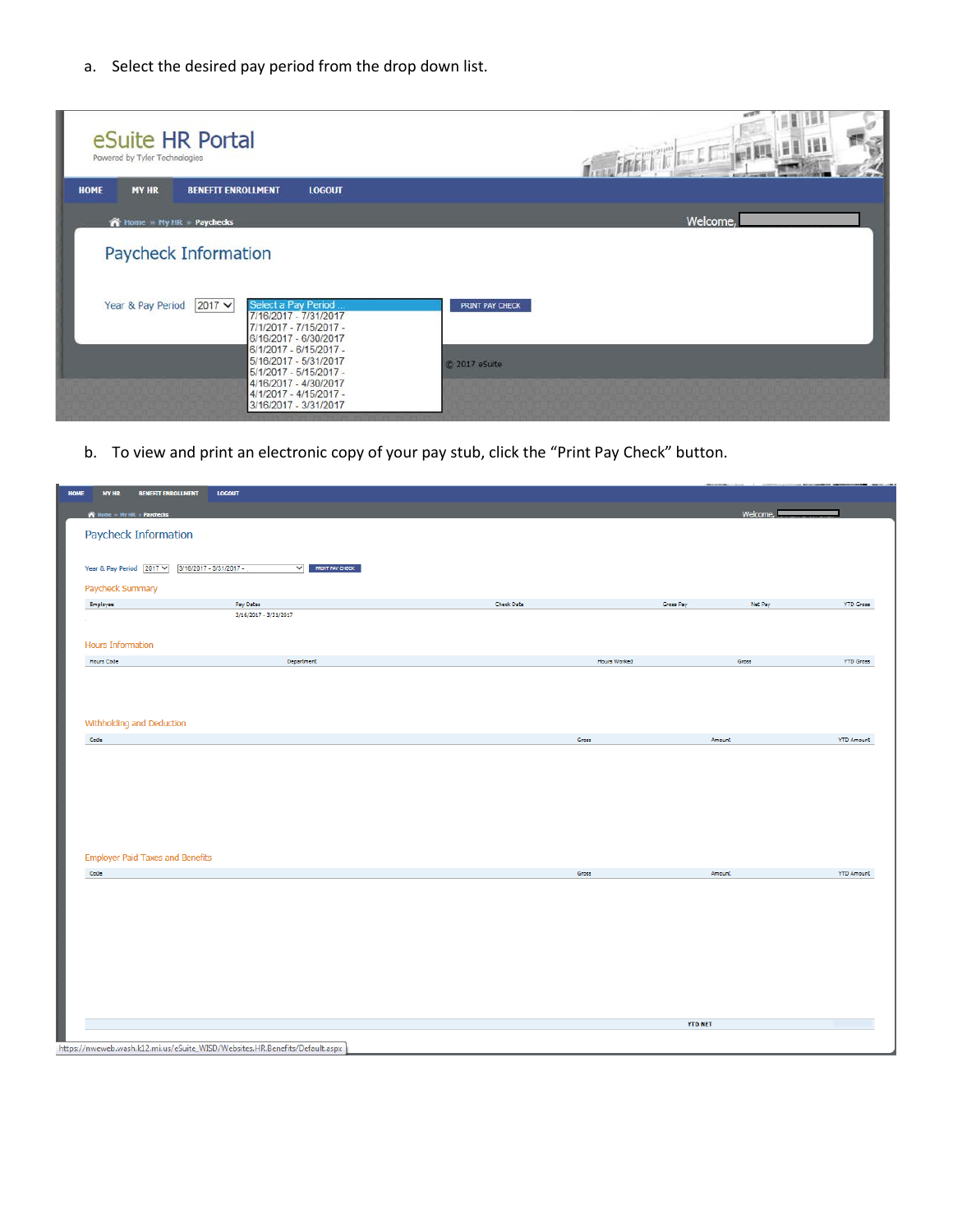## **Can't remember your username? Your password? You can reset them yourself.**

NOTE: It has been reported by some users that when using Google Chrome, the system-generated emails may not arrive in your inbox. If you experience issues, try this again using Microsoft Edge.

At this screen, click either "Retrieve Username" or "Reset Password" and provide the information requested on the subsequent screens that appear:

| eSuite HR Portal<br>Powered by Tyler Technologies | иđ<br>清醒 三年前                                                                                                                                                                                                                                                                                                                                                             |
|---------------------------------------------------|--------------------------------------------------------------------------------------------------------------------------------------------------------------------------------------------------------------------------------------------------------------------------------------------------------------------------------------------------------------------------|
|                                                   |                                                                                                                                                                                                                                                                                                                                                                          |
|                                                   | <b>Employee Login</b><br>Employees may log into the Human Resources portal using the form below.<br>Username<br>Password<br>Remember me next time.<br><b>LOGIN</b>                                                                                                                                                                                                       |
|                                                   | Need a login?<br>I am an employee, but do not have a username and password.<br><b>Activate Your Account</b><br>Forgot Username?<br>If you forgot your username you can retrieve it using the link below.<br><b>Retrieve Username</b><br>Forgot password?<br>If you forgot your password you can reset it using the link below.<br><b>Reset Password</b><br>© 2018 eSuite |

When resetting your password, the following rules apply for passwords:

Must be at least 8 characters Must have at least 1 uppercase letter Must have at least 1 number Must have at least 1 special character Previously used passwords can not be used again